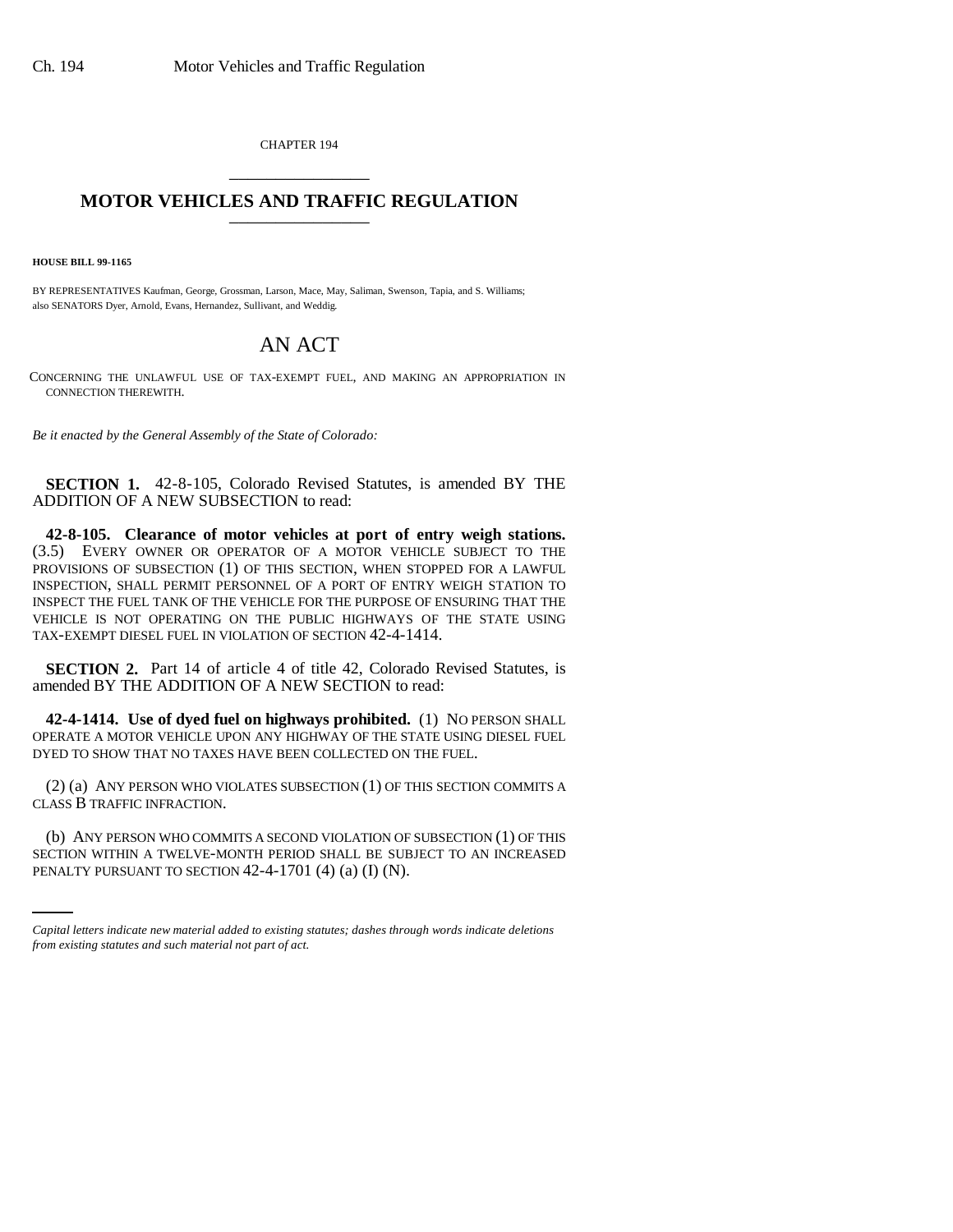(c) ANY PERSON WHO COMMITS A THIRD OR SUBSEQUENT VIOLATION OF SUBSECTION (1) OF THIS SECTION WITHIN A TWELVE-MONTH PERIOD SHALL BE SUBJECT TO AN INCREASED PENALTY PURSUANT TO SECTION 42-4-1701 (4) (a) (I) (N).

(3) ANY PERSON VIOLATING ANY PROVISION OF THIS SECTION SHALL BE SUBJECT TO AUDIT BY THE DEPARTMENT REGARDING PAYMENT OF MOTOR FUEL TAX.

**SECTION 3.** 42-4-1701 (4) (a) (I) (N), Colorado Revised Statutes, is amended to read:

**42-4-1701. Traffic offenses and infractions classified - penalties - penalty and surcharge schedule.** (4) (a) (I) Except as provided in paragraph (c) of subsection (5) of this section, every person who is convicted of, who admits liability for, or against whom a judgment is entered for a violation of any provision of this title to which the provisions of paragraph (a) or (b) of subsection  $(5)$  of this section apply shall be fined or penalized, and have a surcharge levied thereon pursuant to section  $24-4.2-104(1)$  (b) (I), C.R.S., in accordance with the penalty and surcharge schedule set forth in sub-subparagraphs (A) to (P) of this

subparagraph (I); or, if no penalty or surcharge is specified in the schedule, the penalty for class A and class B traffic infractions shall be fifteen dollars, and the surcharge shall be two dollars. These penalties and surcharges shall apply whether the defendant acknowledges the defendant's guilt or liability in accordance with the procedure set forth by

paragraph (a) of subsection (5) of this section or is found guilty by a court of competent jurisdiction or has judgment entered against the defendant by a county court magistrate. Penalties and surcharges for violating specific sections shall be as follows:

| <b>Section Violated</b> | <b>Penalty</b> |                 | Surcharge |
|-------------------------|----------------|-----------------|-----------|
| (N) Other offenses:     |                |                 |           |
| 42-4-1301 $(2)(a.5)$    | \$50.00        | \$6.00          |           |
| 42-4-1402               | 50.00          | 6.00            |           |
| 42-4-1403               | 15.00          | 2.00            |           |
| 42-4-1404               | 15.00          | 2.00            |           |
| $42 - 4 - 1406$         | 35.00          | 4.00            |           |
| 42-4-1407               | 35.00          | 4.00            |           |
| 42-4-314                | 35.00          | 4.00            |           |
| 42-4-1408               | 15.00          | <del>2.00</del> |           |
| 42-4-1408               | 15.00          | 2.00            |           |